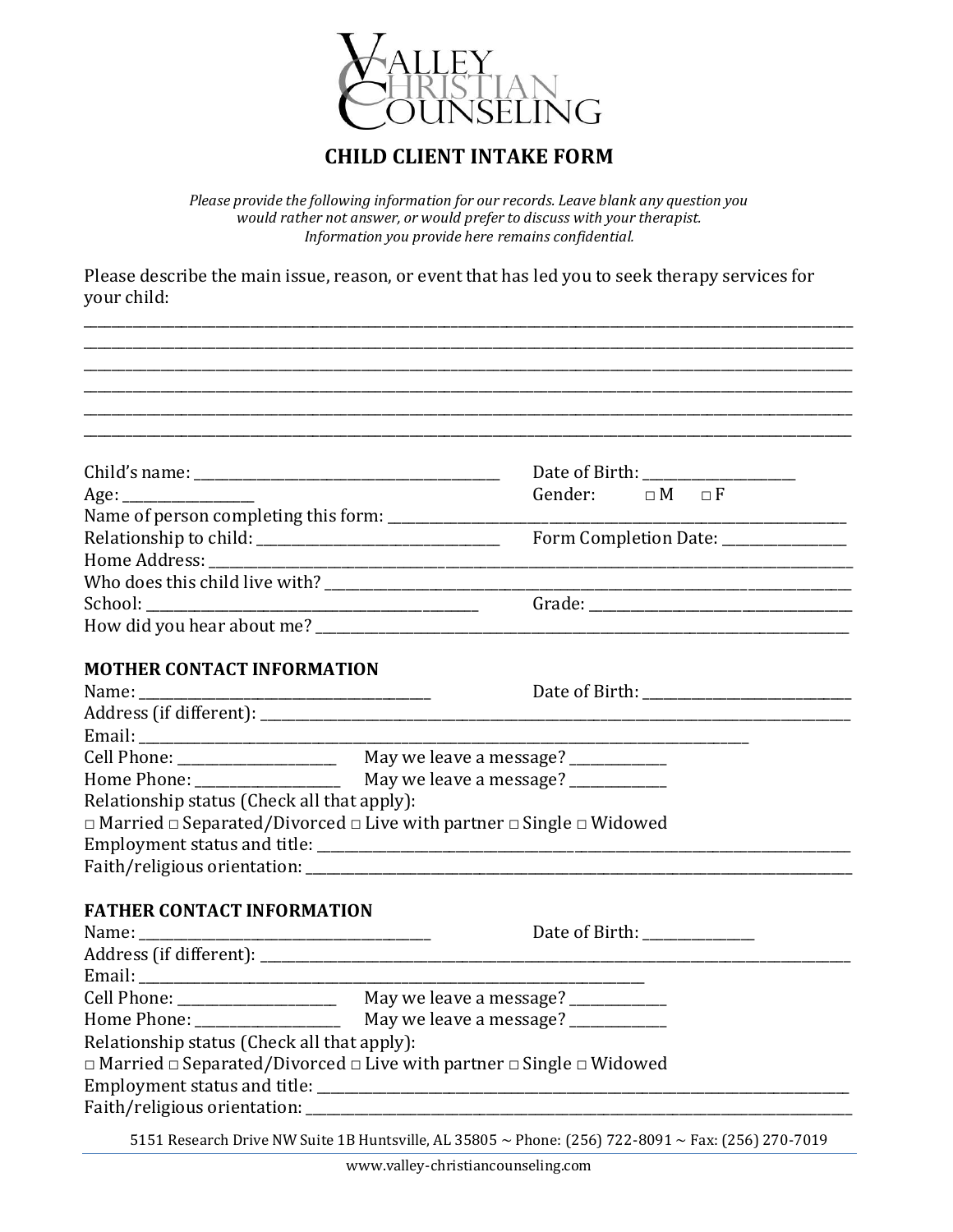#### **STEPMOTHER OR STEPFATHER CONTACT INFORMATION (if applicable)**

|                                             | Date of Birth: _____________                                                                   |
|---------------------------------------------|------------------------------------------------------------------------------------------------|
|                                             |                                                                                                |
|                                             |                                                                                                |
|                                             |                                                                                                |
|                                             |                                                                                                |
| Relationship status (Check all that apply): |                                                                                                |
|                                             | $\Box$ Married $\Box$ Separated/Divorced $\Box$ Live with partner $\Box$ Single $\Box$ Widowed |
|                                             |                                                                                                |
|                                             |                                                                                                |
| <b>EMERGENCY INFORMATION</b>                |                                                                                                |
|                                             |                                                                                                |
|                                             |                                                                                                |
|                                             |                                                                                                |

#### **DEVELOPMENTAL HISTORY**

| Was this a planned pregnancy?                  | $\Box$ ves $\Box$ no |                                                                                                                 |
|------------------------------------------------|----------------------|-----------------------------------------------------------------------------------------------------------------|
|                                                |                      | Was the child adopted? $\Box$ yes $\Box$ no If yes, does the child know he/she is adopted? $\Box$ yes $\Box$ no |
| If adopted, how old was the child at adoption? |                      |                                                                                                                 |

\_\_\_\_\_\_\_\_\_\_\_\_\_\_\_\_\_\_\_\_\_\_\_\_\_\_\_\_\_\_\_\_\_\_\_\_\_\_\_\_\_\_\_\_\_\_\_\_\_\_\_\_\_\_\_\_\_\_\_\_\_\_\_\_\_\_\_\_\_\_\_\_\_\_\_\_\_\_\_\_\_\_\_\_\_\_\_\_\_\_\_\_\_\_\_\_\_\_\_\_\_\_\_\_\_\_\_\_\_\_\_ \_\_\_\_\_\_\_\_\_\_\_\_\_\_\_\_\_\_\_\_\_\_\_\_\_\_\_\_\_\_\_\_\_\_\_\_\_\_\_\_\_\_\_\_\_\_\_\_\_\_\_\_\_\_\_\_\_\_\_\_\_\_\_\_\_\_\_\_\_\_\_\_\_\_\_\_\_\_\_\_\_\_\_\_\_\_\_\_\_\_\_\_\_\_\_\_\_\_\_\_\_\_\_\_\_\_\_\_\_\_\_

\_\_\_\_\_\_\_\_\_\_\_\_\_\_\_\_\_\_\_\_\_\_\_\_\_\_\_\_\_\_\_\_\_\_\_\_\_\_\_\_\_\_\_\_\_\_\_\_\_\_\_\_\_\_\_\_\_\_\_\_\_\_\_\_\_\_\_\_\_\_\_\_\_\_\_\_\_\_\_\_\_\_\_\_\_\_\_\_\_\_\_\_\_\_\_\_\_\_\_\_\_\_\_\_\_\_\_\_\_\_\_ \_\_\_\_\_\_\_\_\_\_\_\_\_\_\_\_\_\_\_\_\_\_\_\_\_\_\_\_\_\_\_\_\_\_\_\_\_\_\_\_\_\_\_\_\_\_\_\_\_\_\_\_\_\_\_\_\_\_\_\_\_\_\_\_\_\_\_\_\_\_\_\_\_\_\_\_\_\_\_\_\_\_\_\_\_\_\_\_\_\_\_\_\_\_\_\_\_\_\_\_\_\_\_\_\_\_\_\_\_\_\_

\_\_\_\_\_\_\_\_\_\_\_\_\_\_\_\_\_\_\_\_\_\_\_\_\_\_\_\_\_\_\_\_\_\_\_\_\_\_\_\_\_\_\_\_\_\_\_\_\_\_\_\_\_\_\_\_\_\_\_\_\_\_\_\_\_\_\_\_\_\_\_\_\_\_\_\_\_\_\_\_\_\_\_\_\_\_\_\_\_\_\_\_\_\_\_\_\_\_\_\_\_\_\_\_\_\_\_\_\_\_\_ \_\_\_\_\_\_\_\_\_\_\_\_\_\_\_\_\_\_\_\_\_\_\_\_\_\_\_\_\_\_\_\_\_\_\_\_\_\_\_\_\_\_\_\_\_\_\_\_\_\_\_\_\_\_\_\_\_\_\_\_\_\_\_\_\_\_\_\_\_\_\_\_\_\_\_\_\_\_\_\_\_\_\_\_\_\_\_\_\_\_\_\_\_\_\_\_\_\_\_\_\_\_\_\_\_\_\_\_\_\_\_

Were there any problems during pregnancy? (ex: diabetes, high blood pressure, etc)

Were there any problems during labor and delivery?

Were there any problems 3-4 month post-delivery? (ex: feeding, sleeping, colic, etc)

| <b>Developmental Milestone</b> | Age Reached (n/a if not applicable) |
|--------------------------------|-------------------------------------|
| Sat alone                      |                                     |
| Crawled                        |                                     |
| Stood alone                    |                                     |
| Walked alone                   |                                     |
| Fed self                       |                                     |
| Toilet training started        |                                     |
| Toilet training ended          |                                     |

| Was your child delayed in any of the following skills? (Check all that apply)<br>$\Box$ Sitting $\Box$ Crawling $\Box$ Walking $\Box$ Speaking words $\Box$ Speaking in sentences $\Box$ other                                                           |
|----------------------------------------------------------------------------------------------------------------------------------------------------------------------------------------------------------------------------------------------------------|
| Is your child having any problems with his/her sleep habits?<br>$\Box$ yes $\Box$ no<br>If yes, check where applicable:<br>$\Box$ Sleeping too little $\Box$ Sleeping too much $\Box$ Poor quality sleep $\Box$ Disturbing dreams $\Box$ other _________ |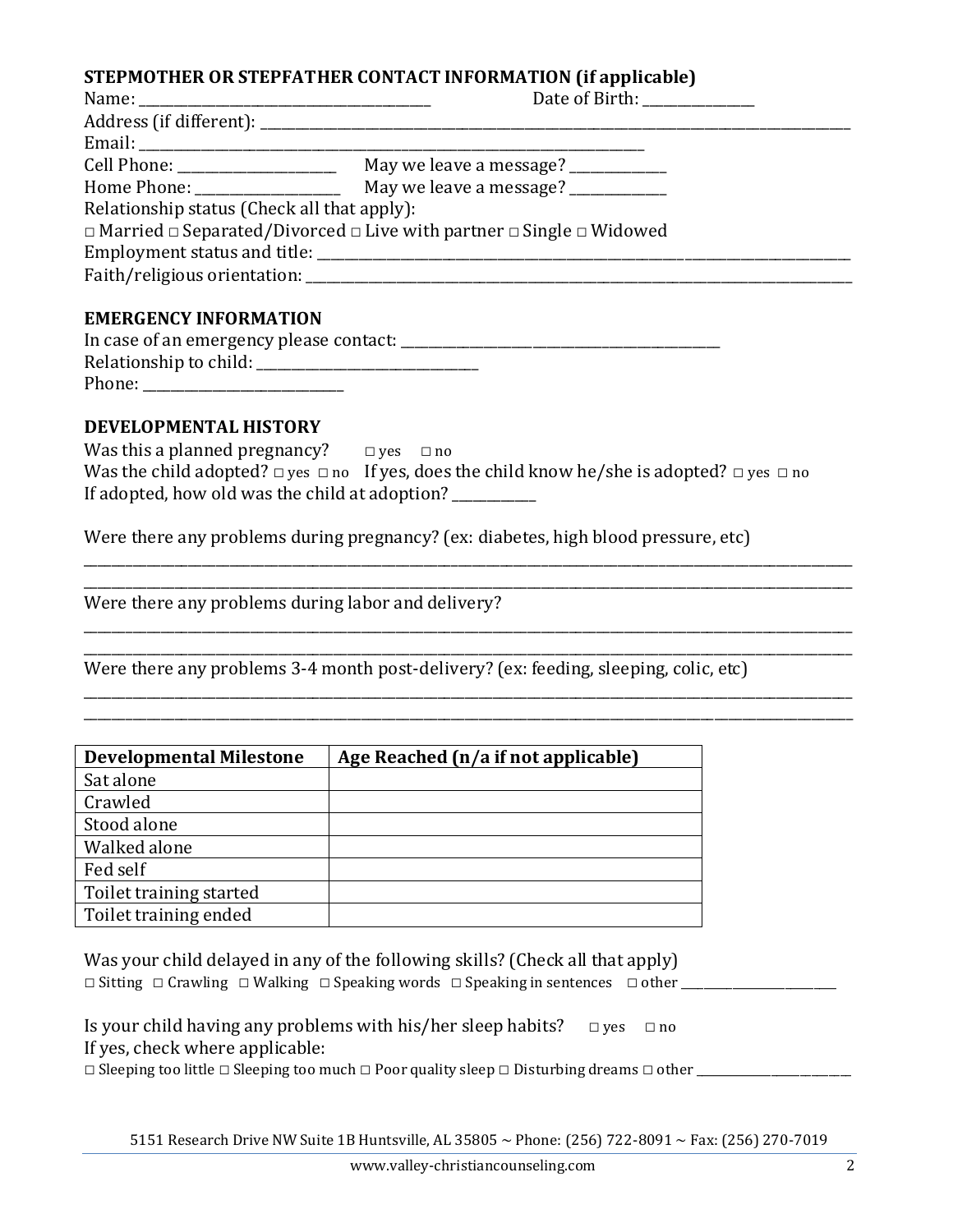## **CHILDCARE/EDUCATIONAL HISTORY**

Please describe any difficulties your child is having with the childcare provider or school:

\_\_\_\_\_\_\_\_\_\_\_\_\_\_\_\_\_\_\_\_\_\_\_\_\_\_\_\_\_\_\_\_\_\_\_\_\_\_\_\_\_\_\_\_\_\_\_\_\_\_\_\_\_\_\_\_\_\_\_\_\_\_\_\_\_\_\_\_\_\_\_\_\_\_\_\_\_\_\_\_\_\_\_\_\_\_\_\_\_\_\_\_\_\_\_\_\_\_\_\_\_\_\_\_\_\_\_\_\_\_\_ \_\_\_\_\_\_\_\_\_\_\_\_\_\_\_\_\_\_\_\_\_\_\_\_\_\_\_\_\_\_\_\_\_\_\_\_\_\_\_\_\_\_\_\_\_\_\_\_\_\_\_\_\_\_\_\_\_\_\_\_\_\_\_\_\_\_\_\_\_\_\_\_\_\_\_\_\_\_\_\_\_\_\_\_\_\_\_\_\_\_\_\_\_\_\_\_\_\_\_\_\_\_\_\_\_\_\_\_\_\_\_ \_\_\_\_\_\_\_\_\_\_\_\_\_\_\_\_\_\_\_\_\_\_\_\_\_\_\_\_\_\_\_\_\_\_\_\_\_\_\_\_\_\_\_\_\_\_\_\_\_\_\_\_\_\_\_\_\_\_\_\_\_\_\_\_\_\_\_\_\_\_\_\_\_\_\_\_\_\_\_\_\_\_\_\_\_\_\_\_\_\_\_\_\_\_\_\_\_\_\_\_\_\_\_\_\_\_\_\_\_\_\_ \_\_\_\_\_\_\_\_\_\_\_\_\_\_\_\_\_\_\_\_\_\_\_\_\_\_\_\_\_\_\_\_\_\_\_\_\_\_\_\_\_\_\_\_\_\_\_\_\_\_\_\_\_\_\_\_\_\_\_\_\_\_\_\_\_\_\_\_\_\_\_\_\_\_\_\_\_\_\_\_\_\_\_\_\_\_\_\_\_\_\_\_\_\_\_\_\_\_\_\_\_\_\_\_\_\_\_\_\_\_\_

| Does anyone other than mom/dad/parent have childcare responsibilities for your child? If so, |  |
|----------------------------------------------------------------------------------------------|--|
| please list name and relationship:                                                           |  |

Schools attended (including daycare and preschool), when, and reason for leaving (if applicable)

\_\_\_\_\_\_\_\_\_\_\_\_\_\_\_\_\_\_\_\_\_\_\_\_\_\_\_\_\_\_\_\_\_\_\_\_\_\_\_\_\_\_\_\_\_\_\_\_\_\_\_\_\_\_\_\_\_\_\_\_\_\_\_\_\_\_\_\_\_\_\_\_\_\_\_\_\_\_\_\_\_\_\_\_\_\_\_\_\_\_\_\_\_\_\_\_\_\_\_\_\_\_\_\_\_\_\_\_\_\_

| -             |  |
|---------------|--|
| r<br><u>.</u> |  |
| ັບ            |  |
| 4             |  |
|               |  |

\_\_\_\_\_\_\_\_\_\_\_\_\_\_\_\_\_\_\_\_\_\_\_\_\_\_\_\_\_\_\_\_\_\_\_\_\_\_\_\_\_\_\_\_\_\_\_\_\_\_\_\_\_\_\_\_\_\_\_\_\_\_\_\_\_\_\_\_\_\_\_\_\_\_\_\_\_\_\_\_\_\_\_\_\_\_\_\_\_\_\_\_\_\_\_\_\_\_\_\_\_\_\_\_\_\_\_\_\_\_\_

Has your child been suspended or expelled from any school before? If so, please explain:

| Does your child receive any school accommodations? $\Box$ yes $\Box$ no Circle one: IEP or 504 |  |  |
|------------------------------------------------------------------------------------------------|--|--|
| If yes, what services/accommodations do they receive?                                          |  |  |

\_\_\_\_\_\_\_\_\_\_\_\_\_\_\_\_\_\_\_\_\_\_\_\_\_\_\_\_\_\_\_\_\_\_\_\_\_\_\_\_\_\_\_\_\_\_\_\_\_\_\_\_\_\_\_\_\_\_\_\_\_\_\_\_\_\_\_\_\_\_\_\_\_\_\_\_\_\_\_\_\_\_\_\_\_\_\_\_\_\_\_\_\_\_\_\_\_\_\_\_\_\_\_\_\_\_\_\_\_\_\_ \* If so, please attach a copy of their current plan to this form.

| Specialized services such as: (circle all that apply) |                                       |                              |  |  |
|-------------------------------------------------------|---------------------------------------|------------------------------|--|--|
|                                                       | Physical therapy Occupational Therapy | Speech and Language Services |  |  |
| Names and dates of providers:                         |                                       |                              |  |  |

#### **HEALTH INFORMATION**

| Does your child currently have a primary physician?                     | $\Box$ ves $\Box$ no |
|-------------------------------------------------------------------------|----------------------|
| If yes, who is it?                                                      |                      |
| Is your child currently seeing more than one medical health specialist? | $\Box$ ves $\Box$ no |
| If yes, please list:                                                    |                      |
|                                                                         |                      |

Please list any persistent physical symptoms or health concerns (e.g. chronic pain, headaches, asthma, etc.):

\_\_\_\_\_\_\_\_\_\_\_\_\_\_\_\_\_\_\_\_\_\_\_\_\_\_\_\_\_\_\_\_\_\_\_\_\_\_\_\_\_\_\_\_\_\_\_\_\_\_\_\_\_\_\_\_\_\_\_\_\_\_\_\_\_\_\_\_\_\_\_\_\_\_\_\_\_\_\_\_\_\_\_\_\_\_\_\_\_\_\_\_\_\_\_\_\_\_\_\_\_\_\_\_\_\_\_\_\_\_\_ \_\_\_\_\_\_\_\_\_\_\_\_\_\_\_\_\_\_\_\_\_\_\_\_\_\_\_\_\_\_\_\_\_\_\_\_\_\_\_\_\_\_\_\_\_\_\_\_\_\_\_\_\_\_\_\_\_\_\_\_\_\_\_\_\_\_\_\_\_\_\_\_\_\_\_\_\_\_\_\_\_\_\_\_\_\_\_\_\_\_\_\_\_\_\_\_\_\_\_\_\_\_\_\_\_\_\_\_\_\_\_

\_\_\_\_\_\_\_\_\_\_\_\_\_\_\_\_\_\_\_\_\_\_\_\_\_\_\_\_\_\_\_\_\_\_\_\_\_\_\_\_\_\_\_\_\_\_\_\_\_\_\_\_\_\_\_\_\_\_\_\_\_\_\_\_\_\_\_\_\_\_\_\_\_\_\_\_\_\_\_\_\_\_\_\_\_\_\_\_\_\_\_\_\_\_\_\_\_\_\_\_\_\_\_\_\_\_\_\_\_\_\_ \_\_\_\_\_\_\_\_\_\_\_\_\_\_\_\_\_\_\_\_\_\_\_\_\_\_\_\_\_\_\_\_\_\_\_\_\_\_\_\_\_\_\_\_\_\_\_\_\_\_\_\_\_\_\_\_\_\_\_\_\_\_\_\_\_\_\_\_\_\_\_\_\_\_\_\_\_\_\_\_\_\_\_\_\_\_\_\_\_\_\_\_\_\_\_\_\_\_\_\_\_\_\_\_\_\_\_\_\_\_\_

Is your child currently on medication to manage a physical health concern? If yes, please list:

#### **EXERCISE**

| How would you describe your child's physical activity? |                                                                                   |  |                         |  |
|--------------------------------------------------------|-----------------------------------------------------------------------------------|--|-------------------------|--|
|                                                        | $\Box$ little to no exercise $\Box$ a few times a month $\Box$ a few times a week |  | $\Box$ nearly every day |  |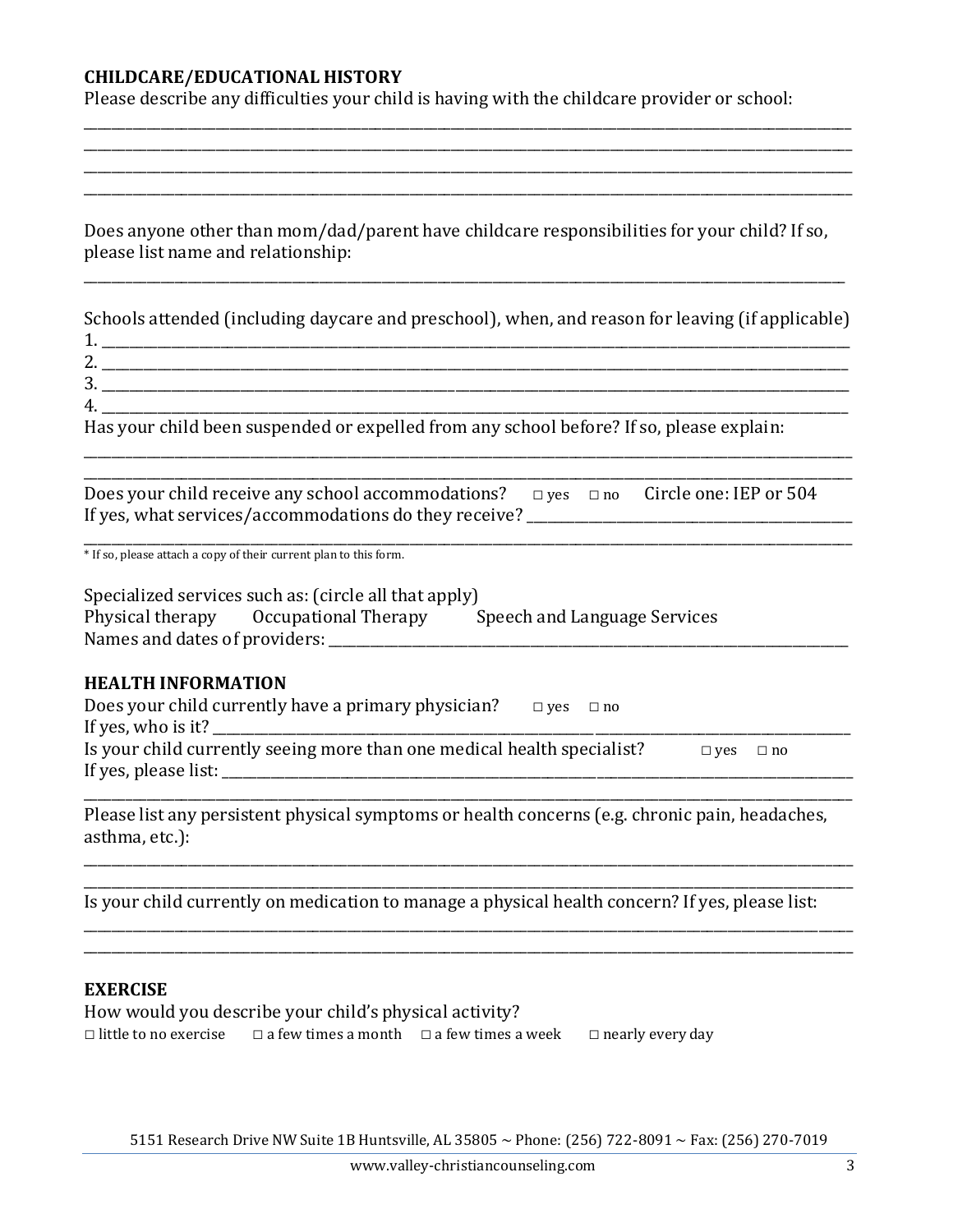#### **APPETITE**

Is your child having any difficulty with appetite or eating habits?  $\Box$  no  $\Box$  yes If yes, check where applicable and explain:  $\Box$  Eating less  $\Box$  Eating more  $\Box$  Bingeing  $\Box$  Restricting

\_\_\_\_\_\_\_\_\_\_\_\_\_\_\_\_\_\_\_\_\_\_\_\_\_\_\_\_\_\_\_\_\_\_\_\_\_\_\_\_\_\_\_\_\_\_\_\_\_\_\_\_\_\_\_\_\_\_\_\_\_\_\_\_\_\_\_\_\_\_\_\_\_\_\_\_\_\_\_\_\_\_\_\_\_\_\_\_\_\_\_\_\_\_\_\_\_\_\_\_\_\_\_\_\_\_\_

Has he/she experienced significant weight change in the last 2 months?  $\Box$  no  $\Box$  yes

#### **SUBSTANCE HISTORY AND USE**

Please list any legal/illegal substances used by your child in the past and/or present including alcohol, and tobacco (current/past use, how much/often, last time used):

\_\_\_\_\_\_\_\_\_\_\_\_\_\_\_\_\_\_\_\_\_\_\_\_\_\_\_\_\_\_\_\_\_\_\_\_\_\_\_\_\_\_\_\_\_\_\_\_\_\_\_\_\_\_\_\_\_\_\_\_\_\_\_\_\_\_\_\_\_\_\_\_\_\_\_\_\_\_\_\_\_\_\_\_\_\_\_\_\_\_\_\_\_\_\_\_\_\_\_\_\_\_\_\_\_\_\_ \_\_\_\_\_\_\_\_\_\_\_\_\_\_\_\_\_\_\_\_\_\_\_\_\_\_\_\_\_\_\_\_\_\_\_\_\_\_\_\_\_\_\_\_\_\_\_\_\_\_\_\_\_\_\_\_\_\_\_\_\_\_\_\_\_\_\_\_\_\_\_\_\_\_\_\_\_\_\_\_\_\_\_\_\_\_\_\_\_\_\_\_\_\_\_\_\_\_\_\_\_\_\_\_\_\_\_

#### **TREATMENT HISTORY**

Is your child currently receiving any other mental health services?

 $\square$  yes  $\square$  no

Has your child had previous psychotherapy?

 $\Box$  no  $\Box$  yes, with (previous therapist's name)

Is your child currently taking prescribed psychiatric medication (antidepressants or others)?

□ yes □ no

If yes, please list: \_\_\_\_\_\_\_\_\_\_\_\_\_\_\_\_\_\_\_\_\_\_\_\_\_\_\_\_\_\_\_\_\_\_\_\_\_\_\_\_\_\_\_\_\_\_\_\_\_\_\_\_\_\_

Prescribed by: \_\_\_\_\_\_\_\_\_\_\_\_\_\_\_\_\_\_\_\_\_\_\_\_\_\_\_\_\_\_\_\_\_\_\_\_\_\_\_\_\_\_\_\_\_\_\_\_\_\_\_\_\_\_\_\_

Has your child ever experienced any of the following?

| <b>Symptom</b>                                                   | <b>Circle one</b> | If yes, please explain (include frequency) |
|------------------------------------------------------------------|-------------------|--------------------------------------------|
| Extreme depressed mood                                           | Yes / No          |                                            |
| Dramatic mood swings                                             | Yes / No          |                                            |
| Rapid speech                                                     | Yes / No          |                                            |
| Extreme anxiety                                                  | Yes / No          |                                            |
| Panic attacks                                                    | Yes / No          |                                            |
| Phobias                                                          | Yes / No          |                                            |
| Sleep disturbances                                               | Yes / No          |                                            |
| <b>Hallucinations</b>                                            | Yes / No          |                                            |
| Unexplained losses of time                                       | Yes / No          |                                            |
| Unexplained memory lapses                                        | Yes / No          |                                            |
| Alcohol/substance abuse                                          | Yes / No          |                                            |
| Frequent body complaints                                         | Yes / No          |                                            |
| Eating disorder                                                  | Yes / No          |                                            |
| Body image problems                                              | Yes / No          |                                            |
| Repetitive thoughts (e.g.<br>obsessions)                         | Yes / No          |                                            |
| Repetitive behaviors (e.g.<br>frequent checking, hand<br>washing | Yes / No          |                                            |
| Defiance                                                         | Yes / No          |                                            |
| Lack of conscience                                               | Yes / No          |                                            |
| Lack of empathy                                                  | Yes / No          |                                            |
| Hyperactivity                                                    | Yes / No          |                                            |

5151 Research Drive NW Suite 1B Huntsville, AL 35805 ~ Phone: (256) 722-8091 ~ Fax: (256) 270-7019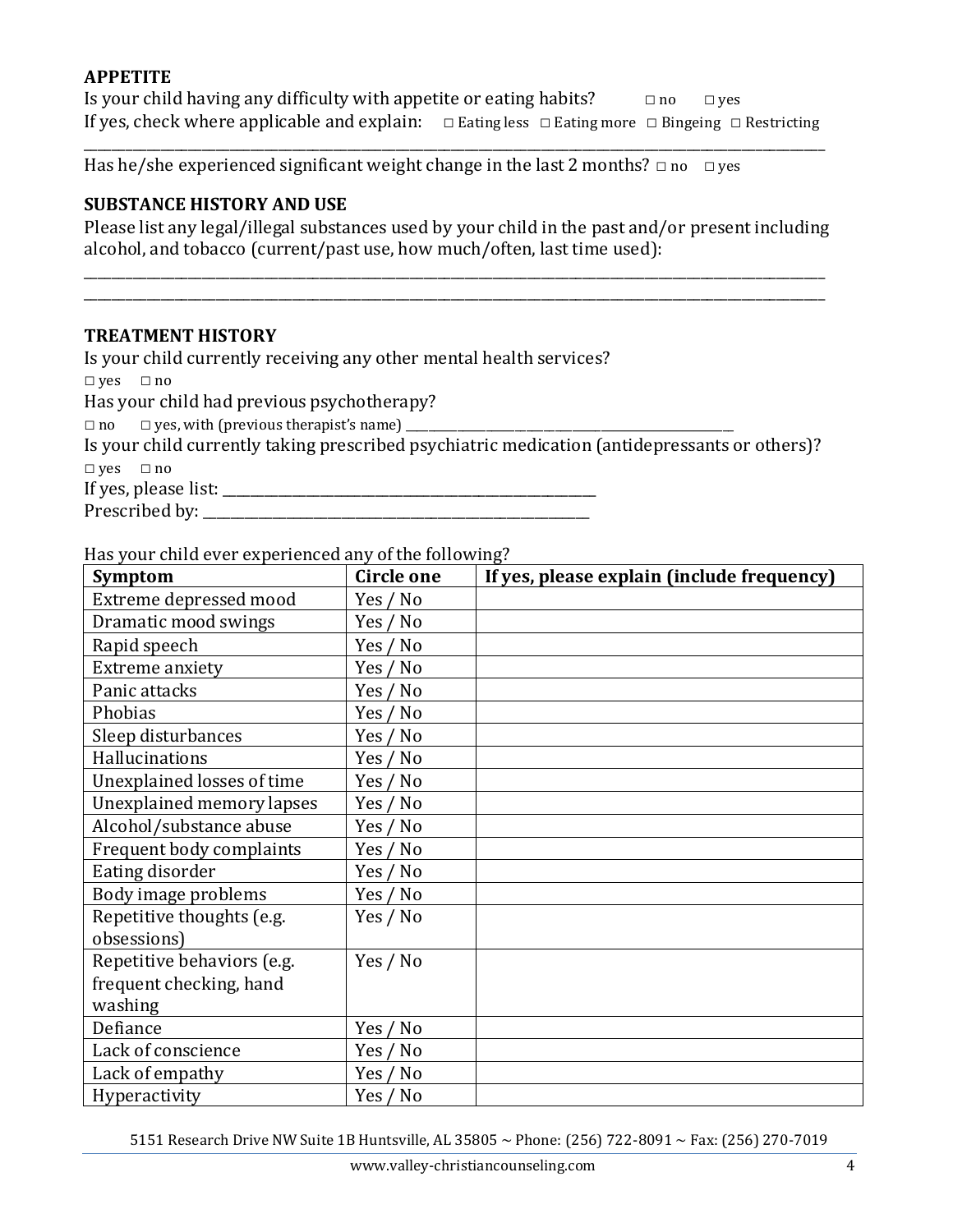| Low energy                     | Yes / No |
|--------------------------------|----------|
| Advanced sexual knowledge      | Yes / No |
| Running away                   | Yes / No |
| Chronic                        | Yes / No |
| headaches/stomachaches         |          |
| Sensitivity to sounds, noises, | Yes / No |
| textures                       |          |
| Anger                          | Yes / No |
| Masturbates excessively        | Yes / No |
| Bed wetting                    | Yes / No |
| Day wetting                    | Yes / No |
| Soiling clothing               | Yes / No |
| Peer problems                  | Yes / No |
| Overly aggressive toward       | Yes / No |
| people and/or animals          |          |
| Homicidal thoughts             | Yes / No |
| Hurts self intentionally       | Yes/No   |
| <b>Other</b>                   |          |

## **SUICIDE ASSESSMENT**

Has your child had thoughts of harming him/herself recently?  $\Box$  yes  $\Box$  no If yes, how often:  $\Box$  frequently  $\Box$  sometimes  $\Box$  rarely  $\Box$  never Has your child had them in the past?  $\Box$  yes  $\Box$  no If yes, how often:  $\Box$  frequently  $\Box$  sometimes  $\Box$  rarely  $\Box$  never Has your child attempted suicide? □ yes □ no If yes, when? \_\_\_\_\_\_\_\_\_\_\_\_\_\_\_\_\_\_\_\_\_\_\_\_\_\_\_\_\_\_\_\_\_\_\_\_\_\_\_

# **FAMILY MENTAL HEALTH HISTORY**

Has anyone in your family (either immediate family members or relatives) experienced difficulties with the following? (Circle any that apply and list family member, e.g. sibling, parent, uncle, etc.)

| <b>Difficulty</b>          | Yes / No | <b>Family member</b> |
|----------------------------|----------|----------------------|
| Depression                 | Yes / No |                      |
| Bipolar disorder           | Yes / No |                      |
| Anxiety disorder           | Yes / No |                      |
| Panic attacks              | Yes / No |                      |
| Schizophrenia              | Yes / No |                      |
| Alcohol/substance abuse    | Yes / No |                      |
| Eating disorders           | Yes / No |                      |
| Learning disabilities      | Yes / No |                      |
| Trauma history             | Yes / No |                      |
| Suicide attempts           | Yes / No |                      |
| Chronic illness            | Yes / No |                      |
| Adoption                   | Yes / No |                      |
| Abuse                      | Yes / No |                      |
| Other (use box to explain) |          |                      |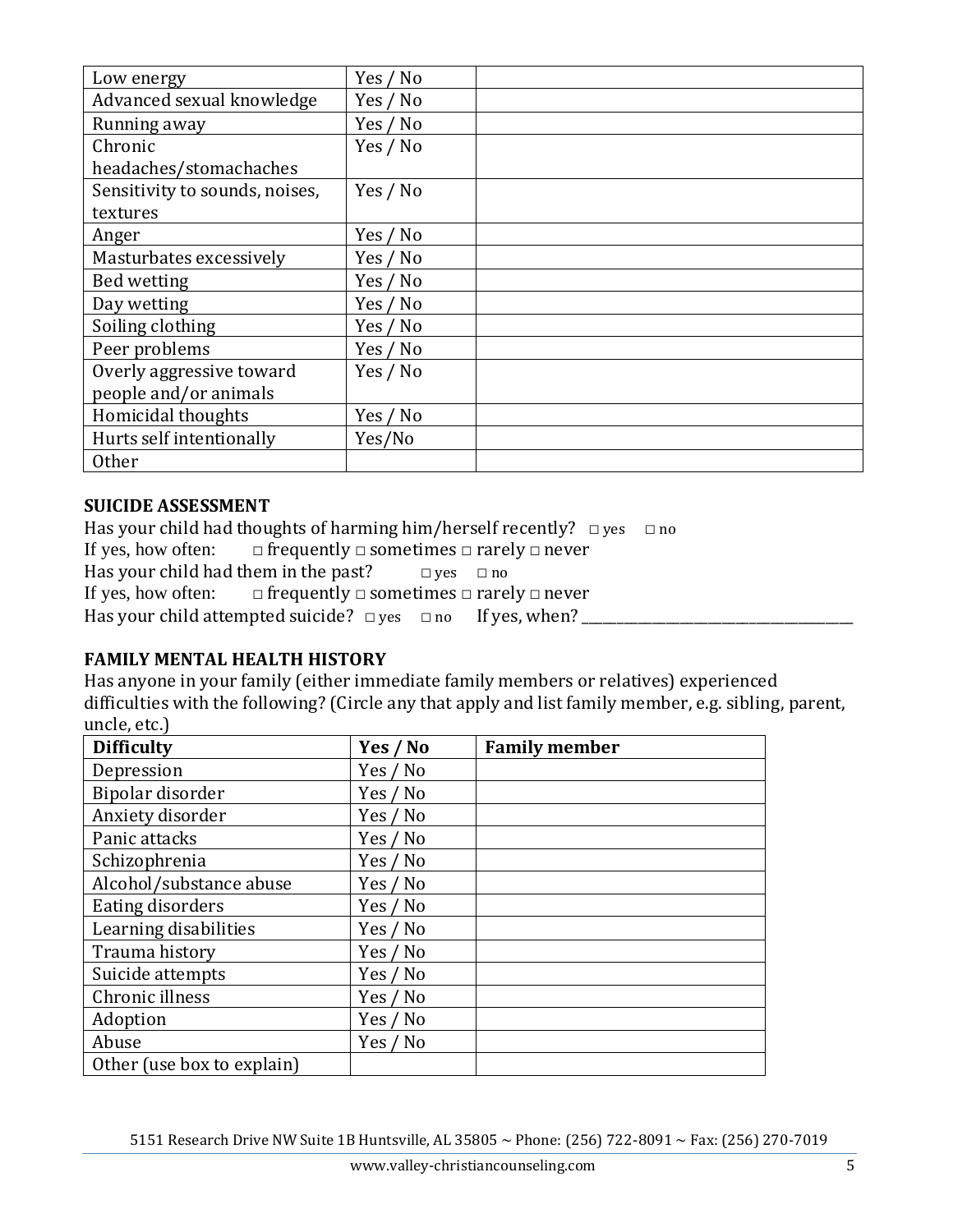# **TRAUMA ASSESSMENT**

Has your child personally experienced or witnessed any of the following? If, Yes, was he/she the victim or the witness?

| <b>Experience</b>      | <b>Please</b> | <b>Victim</b> | <b>Witness</b> | <b>OTHER</b>       |
|------------------------|---------------|---------------|----------------|--------------------|
|                        | circle        |               |                | <b>INFORMATION</b> |
| Physical abuse         | Yes / No      |               |                |                    |
| Sexual abuse           | Yes / No      |               |                |                    |
| Emotional/mental abuse | Yes / No      |               |                |                    |
| Neglect                | Yes / No      |               |                |                    |
| Abandonment            | Yes / No      |               |                |                    |
| Community violence     | Yes / No      |               |                |                    |
| <b>Bullying</b>        | Yes / No      |               |                |                    |
| Natural Disaster       | Yes / No      |               |                |                    |
| <b>Other</b>           | Yes / No      |               |                |                    |

## **CHANGES/STRESSORS/LOSSES**

In the last year, has your child experienced any significant life changes, stressors or losses? (Examples include moving, new job for a parent, changes in the family, divorce, new siblings, loss of a pet, loss of a family member or friend, serious illness, parent incarceration, etc.). If yes, please list them here:

\_\_\_\_\_\_\_\_\_\_\_\_\_\_\_\_\_\_\_\_\_\_\_\_\_\_\_\_\_\_\_\_\_\_\_\_\_\_\_\_\_\_\_\_\_\_\_\_\_\_\_\_\_\_\_\_\_\_\_\_\_\_\_\_\_\_\_\_\_\_\_\_\_\_\_\_\_\_\_\_\_\_\_\_\_\_\_\_\_\_\_\_\_\_\_\_\_\_\_\_\_\_\_\_\_\_\_\_\_\_\_ \_\_\_\_\_\_\_\_\_\_\_\_\_\_\_\_\_\_\_\_\_\_\_\_\_\_\_\_\_\_\_\_\_\_\_\_\_\_\_\_\_\_\_\_\_\_\_\_\_\_\_\_\_\_\_\_\_\_\_\_\_\_\_\_\_\_\_\_\_\_\_\_\_\_\_\_\_\_\_\_\_\_\_\_\_\_\_\_\_\_\_\_\_\_\_\_\_\_\_\_\_\_\_\_\_\_\_\_\_\_\_ \_\_\_\_\_\_\_\_\_\_\_\_\_\_\_\_\_\_\_\_\_\_\_\_\_\_\_\_\_\_\_\_\_\_\_\_\_\_\_\_\_\_\_\_\_\_\_\_\_\_\_\_\_\_\_\_\_\_\_\_\_\_\_\_\_\_\_\_\_\_\_\_\_\_\_\_\_\_\_\_\_\_\_\_\_\_\_\_\_\_\_\_\_\_\_\_\_\_\_\_\_\_\_\_\_\_\_\_\_\_\_

# **RELIGIOUS/SPIRITUAL INFORMATION**

Do you consider your child to be religious?  $\Box$  no  $\Box$  yes If yes, what is his/her faith? If no, do you consider your child to be spiritual?  $\Box$  no  $\Box$  yes Would you like your therapist to incorporate faith/spirituality into the sessions?  $\Box$  no  $\Box$  yes

\_\_\_\_\_\_\_\_\_\_\_\_\_\_\_\_\_\_\_\_\_\_\_\_\_\_\_\_\_\_\_\_\_\_\_\_\_\_\_\_\_\_\_\_\_\_\_\_\_\_\_\_\_\_\_\_\_\_\_\_\_\_\_\_\_\_\_\_\_\_\_\_\_\_\_\_\_\_\_\_\_\_\_\_\_\_\_\_\_\_\_\_\_\_\_\_\_\_\_\_\_\_\_\_\_\_\_\_\_\_ \_\_\_\_\_\_\_\_\_\_\_\_\_\_\_\_\_\_\_\_\_\_\_\_\_\_\_\_\_\_\_\_\_\_\_\_\_\_\_\_\_\_\_\_\_\_\_\_\_\_\_\_\_\_\_\_\_\_\_\_\_\_\_\_\_\_\_\_\_\_\_\_\_\_\_\_\_\_\_\_\_\_\_\_\_\_\_\_\_\_\_\_\_\_\_\_\_\_\_\_\_\_\_\_\_\_\_\_\_\_ \_\_\_\_\_\_\_\_\_\_\_\_\_\_\_\_\_\_\_\_\_\_\_\_\_\_\_\_\_\_\_\_\_\_\_\_\_\_\_\_\_\_\_\_\_\_\_\_\_\_\_\_\_\_\_\_\_\_\_\_\_\_\_\_\_\_\_\_\_\_\_\_\_\_\_\_\_\_\_\_\_\_\_\_\_\_\_\_\_\_\_\_\_\_\_\_\_\_\_\_\_\_\_\_\_\_\_\_\_\_

\_\_\_\_\_\_\_\_\_\_\_\_\_\_\_\_\_\_\_\_\_\_\_\_\_\_\_\_\_\_\_\_\_\_\_\_\_\_\_\_\_\_\_\_\_\_\_\_\_\_\_\_\_\_\_\_\_\_\_\_\_\_\_\_\_\_\_\_\_\_\_\_\_\_\_\_\_\_\_\_\_\_\_\_\_\_\_\_\_\_\_\_\_\_\_\_\_\_\_\_\_\_\_\_\_\_\_\_\_\_ \_\_\_\_\_\_\_\_\_\_\_\_\_\_\_\_\_\_\_\_\_\_\_\_\_\_\_\_\_\_\_\_\_\_\_\_\_\_\_\_\_\_\_\_\_\_\_\_\_\_\_\_\_\_\_\_\_\_\_\_\_\_\_\_\_\_\_\_\_\_\_\_\_\_\_\_\_\_\_\_\_\_\_\_\_\_\_\_\_\_\_\_\_\_\_\_\_\_\_\_\_\_\_\_\_\_\_\_\_\_ \_\_\_\_\_\_\_\_\_\_\_\_\_\_\_\_\_\_\_\_\_\_\_\_\_\_\_\_\_\_\_\_\_\_\_\_\_\_\_\_\_\_\_\_\_\_\_\_\_\_\_\_\_\_\_\_\_\_\_\_\_\_\_\_\_\_\_\_\_\_\_\_\_\_\_\_\_\_\_\_\_\_\_\_\_\_\_\_\_\_\_\_\_\_\_\_\_\_\_\_\_\_\_\_\_\_\_\_\_\_

\_\_\_\_\_\_\_\_\_\_\_\_\_\_\_\_\_\_\_\_\_\_\_\_\_\_\_\_\_\_\_\_\_\_\_\_\_\_\_\_\_\_\_\_\_\_\_\_\_\_\_\_\_\_\_\_\_\_\_\_\_\_\_\_\_\_\_\_\_\_\_\_\_\_\_\_\_\_\_\_\_\_\_\_\_\_\_\_\_\_\_\_\_\_\_\_\_\_\_\_\_\_\_\_\_\_\_\_\_\_ \_\_\_\_\_\_\_\_\_\_\_\_\_\_\_\_\_\_\_\_\_\_\_\_\_\_\_\_\_\_\_\_\_\_\_\_\_\_\_\_\_\_\_\_\_\_\_\_\_\_\_\_\_\_\_\_\_\_\_\_\_\_\_\_\_\_\_\_\_\_\_\_\_\_\_\_\_\_\_\_\_\_\_\_\_\_\_\_\_\_\_\_\_\_\_\_\_\_\_\_\_\_\_\_\_\_\_\_\_\_ \_\_\_\_\_\_\_\_\_\_\_\_\_\_\_\_\_\_\_\_\_\_\_\_\_\_\_\_\_\_\_\_\_\_\_\_\_\_\_\_\_\_\_\_\_\_\_\_\_\_\_\_\_\_\_\_\_\_\_\_\_\_\_\_\_\_\_\_\_\_\_\_\_\_\_\_\_\_\_\_\_\_\_\_\_\_\_\_\_\_\_\_\_\_\_\_\_\_\_\_\_\_\_\_\_\_\_\_\_\_

Are you looking for court related services? If yes, please explain.

What do you consider to be your child's strengths?

What do you consider to be your child's weaknesses/limitations?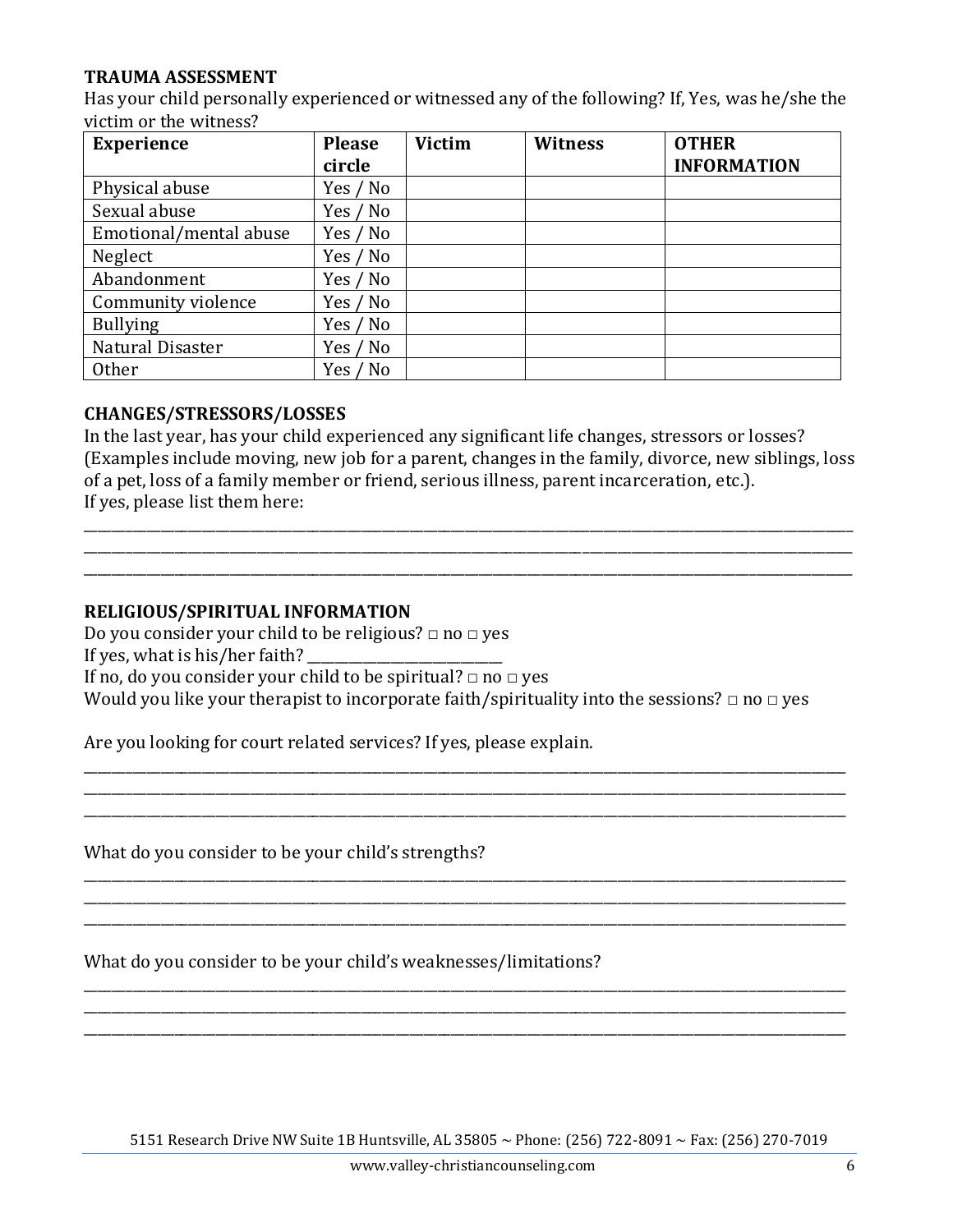What are effective coping strategies that your child has learned?

What are your goals for your child's therapy?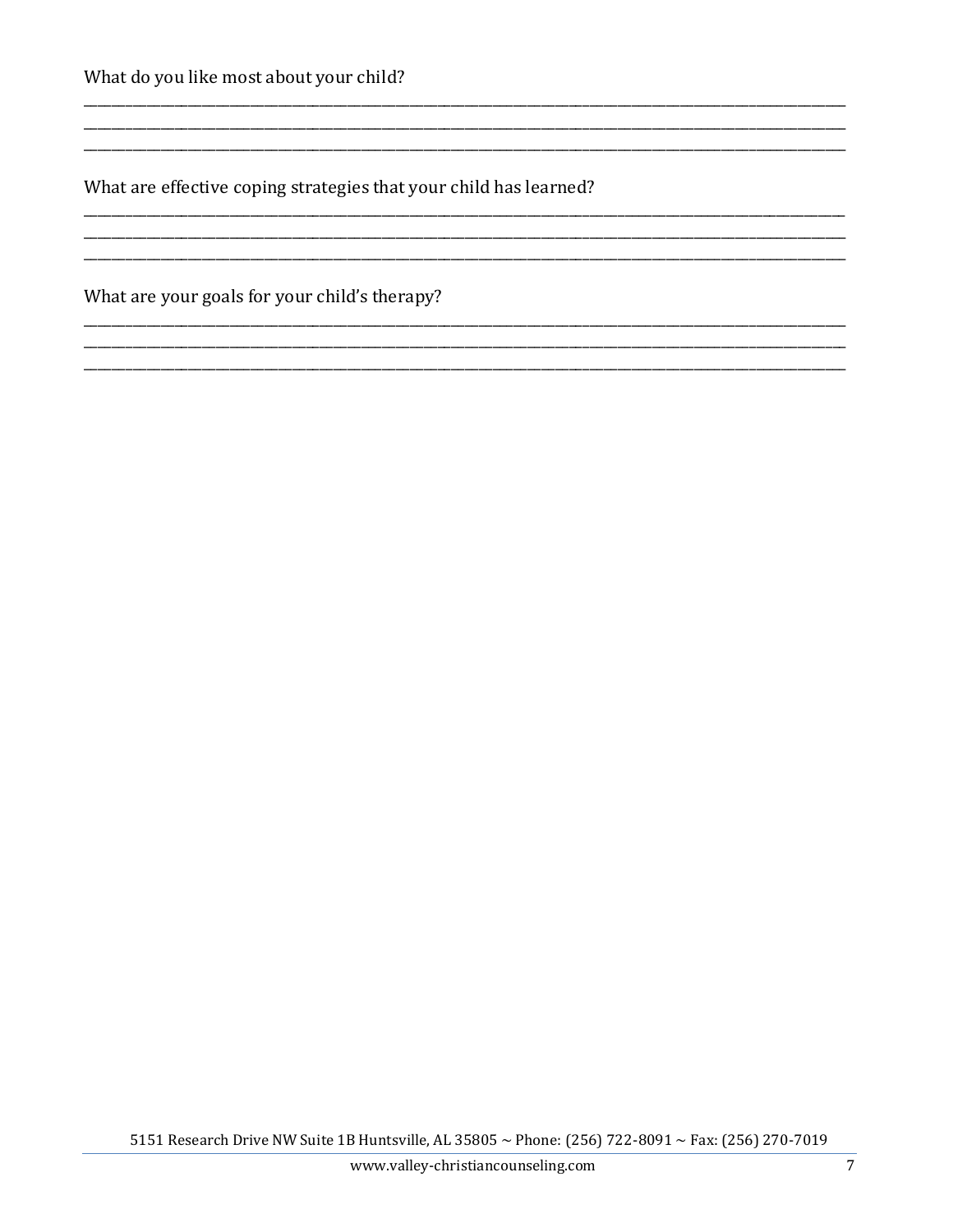# **VALLEY CHRISTIAN COUNSELING Informed Consent**

# **Overview**

Welcome to Valley Christian Counseling. The following information is to assist you in establishing your expectations for psychotherapy and functions as an agreement between you and your therapist. Please read the following carefully and complete all sections before the first session. Please feel free to call with any questions or concerns throughout the course of treatment.

#### **Sessions**

Therapy appointments are approximately 45-55 minutes in duration, however longer sessions are also available upon advanced request. The number of sessions is determined by both the therapist and the client depending on the client's individual needs.

## **Cancellation Policy**

A scheduled appointment means that time is reserved only for you. If an appointment is missed or cancelled without 48 hours' notice, the clinician reserves the right to charge you a missed/cancelled appointment fee equal to your agreed upon session rate.

#### **Confirmation Calls**

To better serve our clients, our staff strives to provide confirmation calls to remind you of your appointment approximately 48 hours in advance. However, please make efforts to set selfreminders in the event we are not able to place a call.

#### **Emergency Options and Additional Resources**

If you are unable to reach our office during normal business hours and are experiencing a crisis or medical emergency please call 911 or head to your nearest emergency room.

#### **Records**

Your professional records may include information regarding your reason for seeking therapy, a description of the impact your problems may be having on your life, your treatment goals and your progress toward said goals, your medical and social history, your billing records, and any reports received from other clinicians. You have the right to review your records at any time however, it is recommended that the records be reviewed in the presence of your therapist before viewing them individually. A fee may be applied to the request of your records. Your records are stored in a locked filing cabinet behind two locked doors, and will be stored for 7 years (per requirements of the Alabama Board of Social Work) before being properly destroyed.

# **Offsite Consultation**

Consultations are sometimes requested by other professionals involved in your care. In the event that you or another professional request a consultation, your clinician reserves the right to bill at the hourly rate for consultation services. It is important to note that billable time may also include travel and prep time.

# **Contacting your Clinician**

If you need to contact your clinician, please call Valley Christian Counseling Center and leave a message with the receptionist or on the appropriate extension. Your therapist will periodically check messages, and return your call as soon as possible.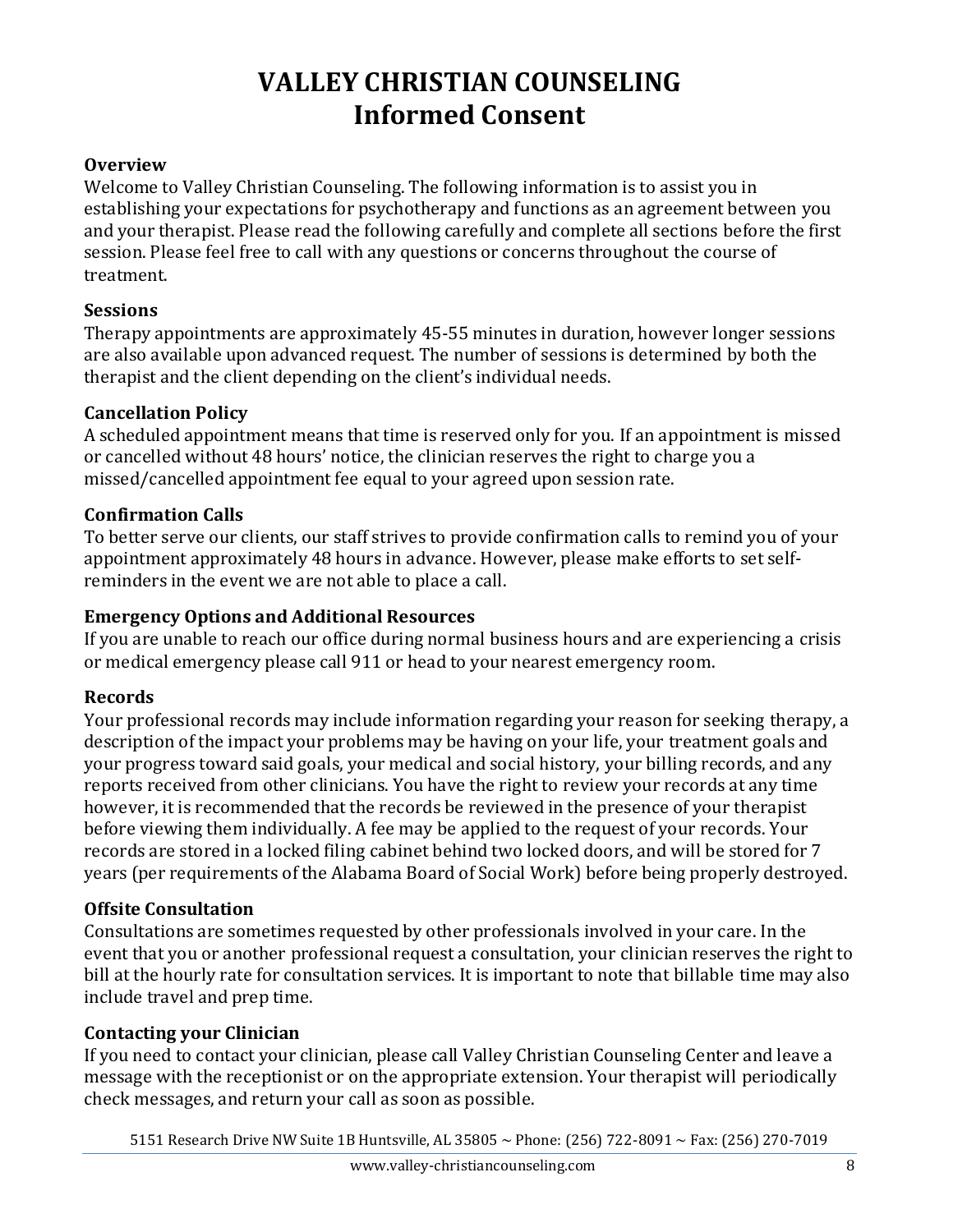# **Minors and Parents**

Children under the age of 14 cannot consent to therapy on their own, however in the State of Alabama a minor child over the age of 14 may seek therapeutic services without the consent or knowledge of their parents/guardians. Children over the age of 14 have the right to privacy and the parents are not privy to confidential information, unless a release has been obtained. The Clinician will strongly urge the teenager to sign said release as treatment is often inhibited when guardians are not involved in the process. Clients under the age of 14 cannot consent for themselves and therefore will need the permission of a guardian to seek therapeutic services. If a child is in danger or is a danger to someone else, the therapist will notify the parents of this concern as well as the appropriate authorities if necessary. Before, giving sensitive information to parents, the clinician will discuss the matter with the child, if possible, and do their best to mitigation any objections and explain the benefits of guardian support.

#### **Release of Information**

Valley Christian Counseling is not a HIPAA covered entity; however, your therapist is subject to all ethical and legal standards that protect your confidentiality. We will only disclose your personal information given legal obligations due to a duty to report, and/or given your written authorization.

# **Limits on Confidentiality**

- 1. Occasional consultations with other mental health professionals about a case are helpful or even necessary in order to provide quality care. We make every effort to ensure your confidentiality during this process.
- 2. While I am working toward my Registered Play Therapist Credential, I am under supervision. As such, I conduct regular play therapy consultations with my supervisor where we make every effort to ensure your confidentiality. Additionally, I may request permission for periodic observations that require consent for the purpose of providing quality care for your child. You have the right to deny the observation.
- 3. If you or a minor in your care are a harm to yourself or others, I have a duty to report in order to prioritize your safety.
- 4. The following are some examples of situations in which I may be required or legally permitted to disclose information without your consent or authorization:
	- a. Requests made from court order
	- b. In the event I become the defendant in a case filed against me I have the right to release privileged information that may be relevant to my defense.
- 5. I am considered a mandatory reporter, meaning if I suspect that any vulnerable population is being abused and/or neglected that I must report to the appropriate authorities.

| Print Client or Guardian Name | Date |
|-------------------------------|------|
| Client or Guardian Signature  | Date |
| Clinician's Signature         | Date |

\*The above signature certifies that I understand that I am consenting to counseling services, and that I understand the limit s of confidentiality within those services.

5151 Research Drive NW Suite 1B Huntsville, AL 35805 ~ Phone: (256) 722-8091 ~ Fax: (256) 270-7019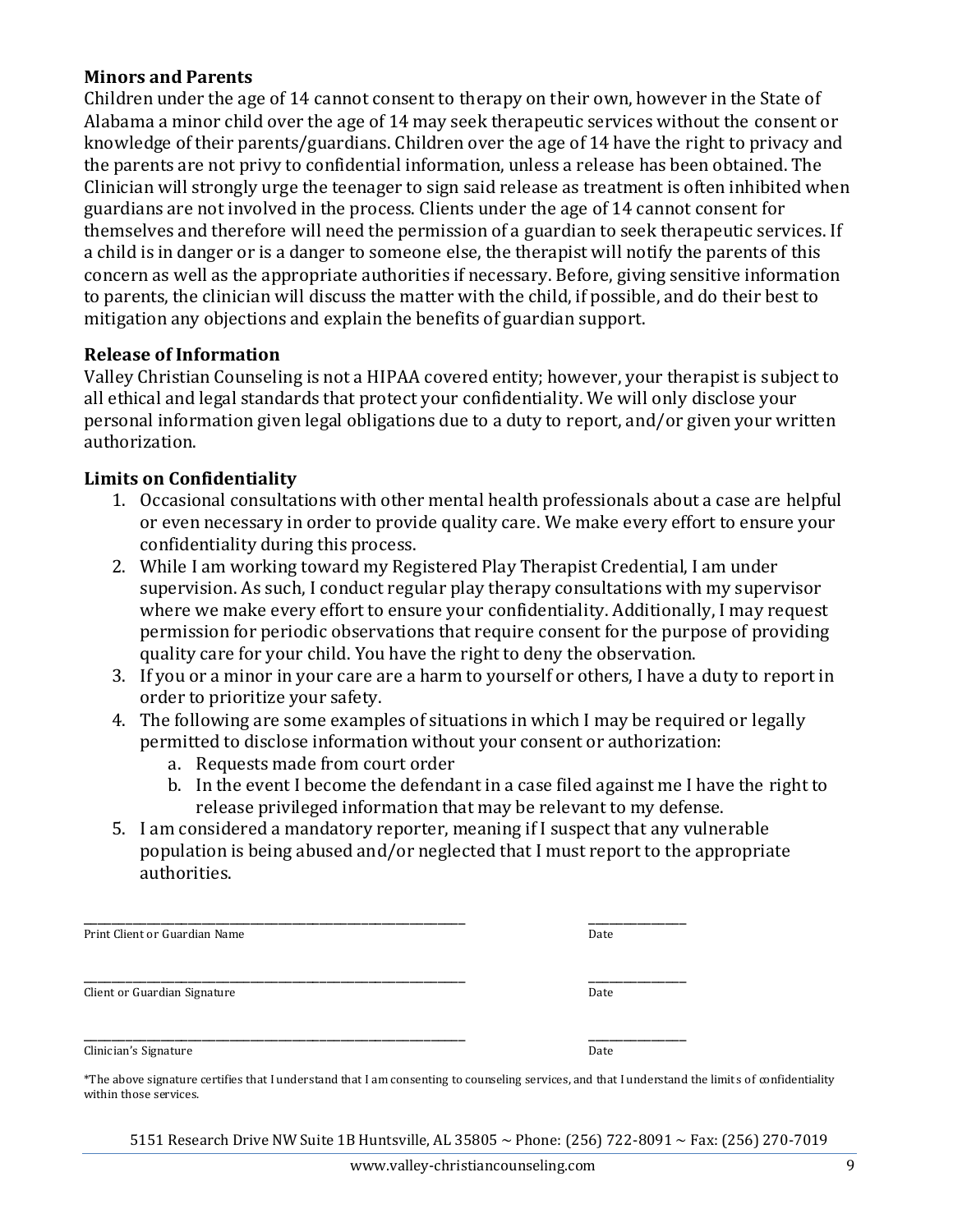# **VALLEY CHRISTIAN COUNSELING Client Rights**

As a client, your child can expect:

• Humane care and treatment, with respect and consideration

• Privacy and confidentiality when seeking or receiving services except in the case of lifethreatening situations or conditions

- Confidentiality of your health records
- Accurate information concerning diagnostic impressions, treatment, and risks
- Active participation in decisions regarding your own treatment
- Accessible information regarding the scope and availability of services
- Information about any legal reporting requirements regarding any aspect of screening or treatment
- A copy of your records upon request and written authorization
- Ability to file a complaint with the director of VCC regarding any concerns related to the privacy, confidentiality or security of your medical record
- Competent treatment in a respectful environment that acknowledges your dignity and worth
- To gain knowledge regarding strategies and therapy techniques used to aid in your treatment.
- Participation in establishing and reestablishing goals throughout therapy
- Option to participate in or refrain from services (except when mandated)
- Ability to request referrals for alternative services

| Print Client or Guardian Name | Date |
|-------------------------------|------|
| Client or Guardian Signature  | Date |
| Clinician's Signature         | Date |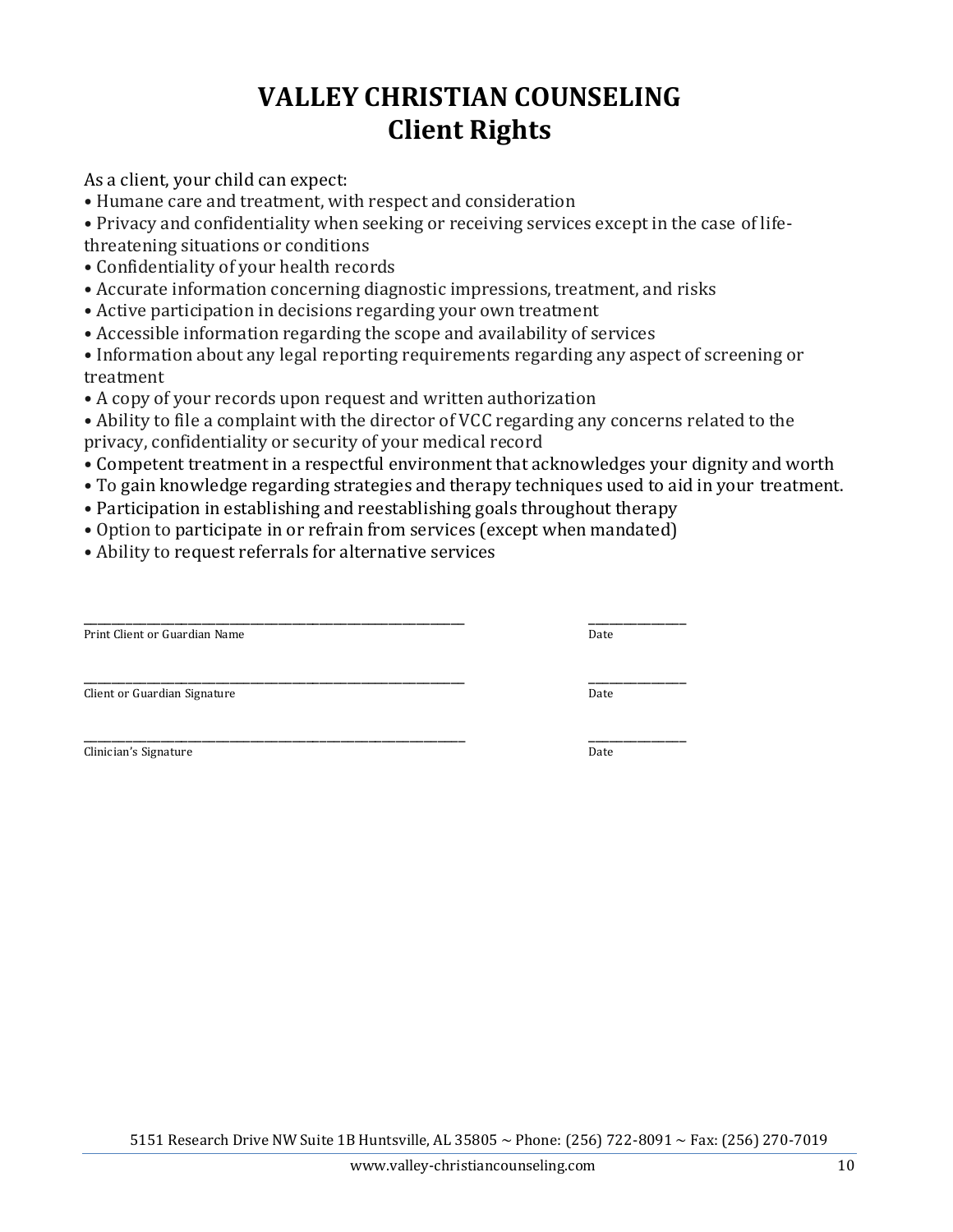# **VALLEY CHRISTIAN COUNSELING Financial Agreement**

Thank you for choosing Valley Christian Counseling to be your mental health provider. We are committed to providing the best care possible. It is important that you understand that payment for services is considered part of your treatment; therefore, the following information explains our financial policies. We ask that you sign this form as an indication that you have read and agree with the information presented.

# **Reimbursement/Insurance Coverage**

Your clinician does not accept insurance. However, you may submit to your insurance for reimbursement as your clinician would be considered an Out-of-Network Provider. Your clinician does not determine how your insurance will reimburse counseling services, that is between you and your insurance company. Your clinician's fees are subject to change and you will have advance notice of those changes as they arise.

# **Methods of Payment**

We ask that you pay in full upon the time of services, unless previously agreed upon by you and your therapist. We accept most forms of payment including cash, check, or credit card.

# **Unpaid Balance**

If you accrue an unpaid balance, we ask that you make arrangements to pay balance within 30 days. In the event that we cannot reach you to collect payment, Valley Christian Counseling may pursue reimbursement by submitting a claim to small claims court, or hiring a collections agency. Payment plans may be offered when requested with approval from director of VCC. Confidential information may be shared in claims court or to collections agency on as needed basis.

# **Late Cancellation/No Show Fees**

If cancellations have not been made within 48 hours of the appointment or client did not show up for the session, the client is subject to a no-show fee. Exceptions are made in cases of emergencies. Late cancellation/no show fee is \$55.00; however, the clinician reserves the right to charge the entire session fee of \$110.00 if the client is a repeat offender. Grace is often offered, especially in unforeseen circumstances. Your practitioner asks for communication and in response fees may be waved at your practitioners' discretion.

# **Court Related Fees**

Clients who require court related services can expect a rate of \$200 per hour. Court related work can include, but not limited to, consultations, phone calls, travel time, depositions, and time spent at court. There is a minimum retainer fee of \$1000 to appear/testify in court. Payment must be received 48 hours prior to the court appearance. Subpoenas must be received within 48-hour notice or client may be subject to an additional charge of \$200. In the event that the court date is rescheduled with less than 72 business hours, the clinician reserves the right to charge an additional fee of \$300 in addition to any previous accrued fees. It is important to note that any given testimony may not result in your favor. In the event that you lose your case, you will still be responsible for court related fees.